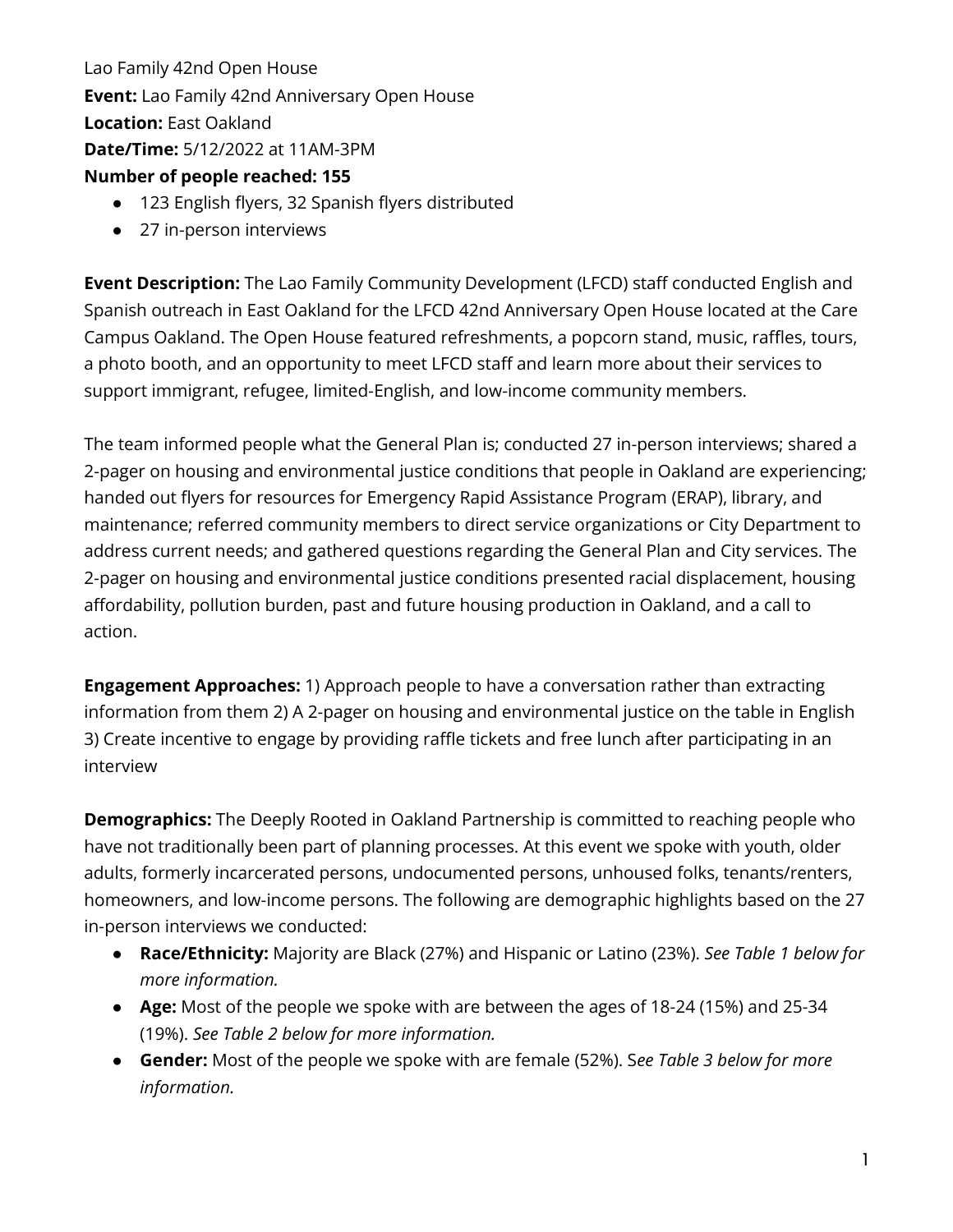- **Housing:** Most are renters (48%), homeowners (19%), or live in shared housing (11%). S*ee Table 4 below for more information.*
- **Disability:** People shared having a sensory impairment (4%), mental health (7%) disorder, and a learning disability (7%). Se*e Table 5 below for more information.*
- **Annual Personal Income:** Most have an annual personal income of \$0-\$10,000 (22%) or over \$50,0001 (19%). *See Table 6 below for more information.*
- **Sexual Orientation:** Most of the people we spoke with are heterosexual (59%). *See Table 7 below for more information.*
- **Experience with Mass Incarceration:** 28% of people shared they had some experience with mass incarceration. *See Table 8 below for more information.*

The 27 interviews included the following 8 questions and demographic information:

- **General:** 1) When did you/your family arrive in Oakland? Where were you living before?; 2) What neighborhoods have you lived in?; and 3) What's your favorite memory of Oakland?
- **Housing:** 1) Have your family members struggled with housing problems? If so, what have been your major problems?; and 2) What are your ideas for solutions? What would you like to see as solutions?
- **Environmental Justice:** 1) Do any of your Oakland family members have trouble breathing, been involved in a car collision, been affected by wildfires (proximity or smoke), or flooding?; and 2) What are your ideas for solutions? What would you like to see as solutions?
- **Anything else you would like to share?**
- **Demographic Information:** Zip code, neighborhoods, age, race/ethnicity, gender, sexual orientation, housing, disability, annual income, and formerly incarcerated

## **Engagement Summary**

The following is a summary of the main points that community members brought up during the event. Points under each topic are ordered by most to least mentioned.

## FAMILY ARRIVED IN OAKLAND

- Individuals that we spoke to shared that their families arrived between 1950-1979 (19%), 1980-1999 (22%), 2000-2010 (24%), and 2011-2020 (22%). *See Table 9 below for more information.*
- Most people had previously been living outside the U.S. (53%) and in the Bay Area (18%). International locations included: Eritrea, El Salvador, Afghanistan, Cambodia, Nepal, Mexico, and Guatemala. Bay Area locations included: San Leandro, Tracy, Hayward, and Vallejo.

## A FAVORITE MEMORY OF OAKLAND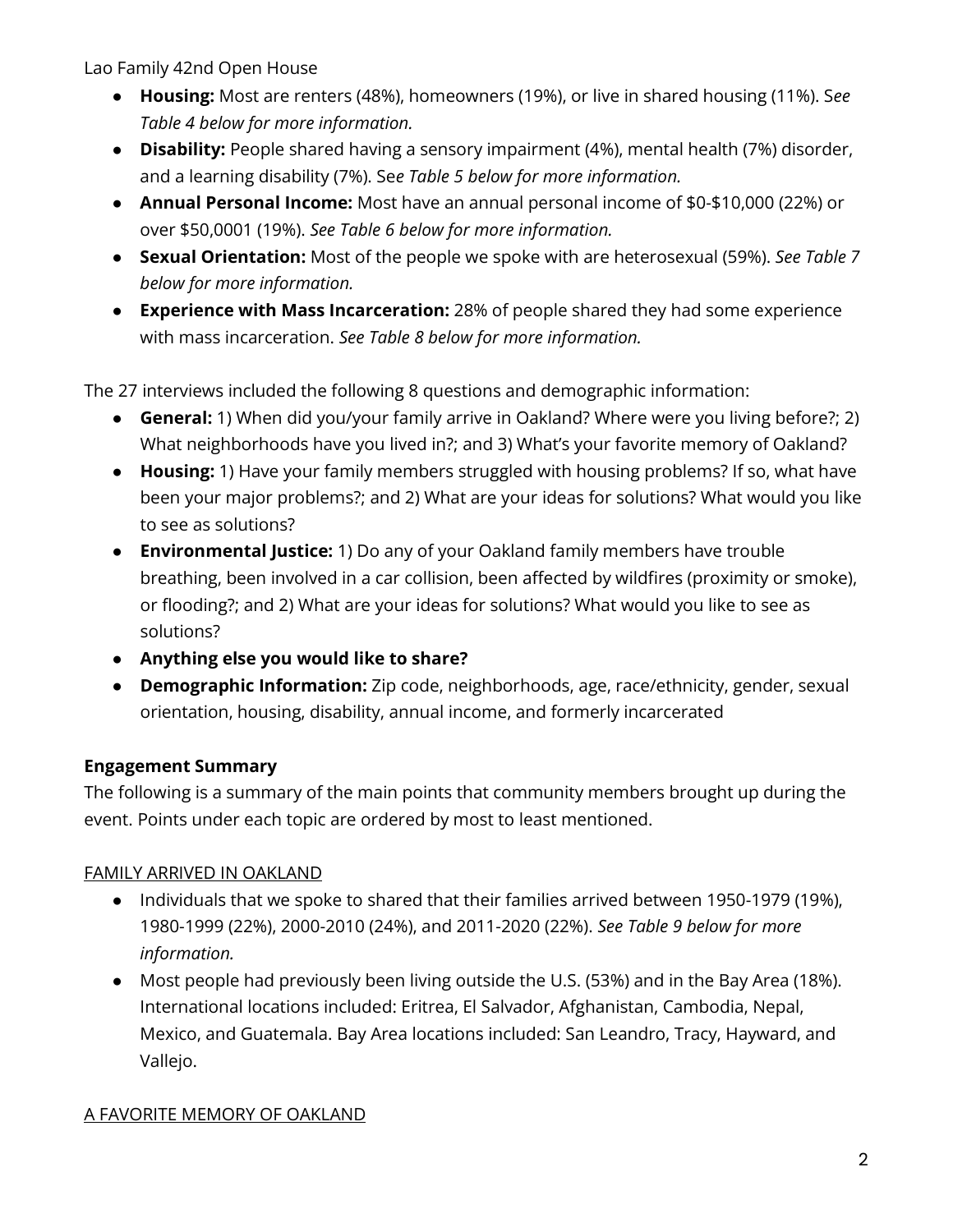# Lao Family 42nd Open House *"Celebration and the energy of the people"*

## *"I like how the city would get together for events and holidays"*

- **Culture and Pride:** Many spoke fondly of Oakland pride through sports with memories of enjoying the A's, Raiders, and Warriors games and their firework shows. Community events, seasonal celebrations, and festivals like those in Fruitvale are key features of the city.
- **Parks and Nature:** Many described Lake Merritt as a center for personal gatherings and celebration, and wellness with walks around the park. The Peralta Hacienda Historical Park and Oakland Zoo were also spots mentioned.
- **Local Businesses and Commercial Areas:** Downtown Oakland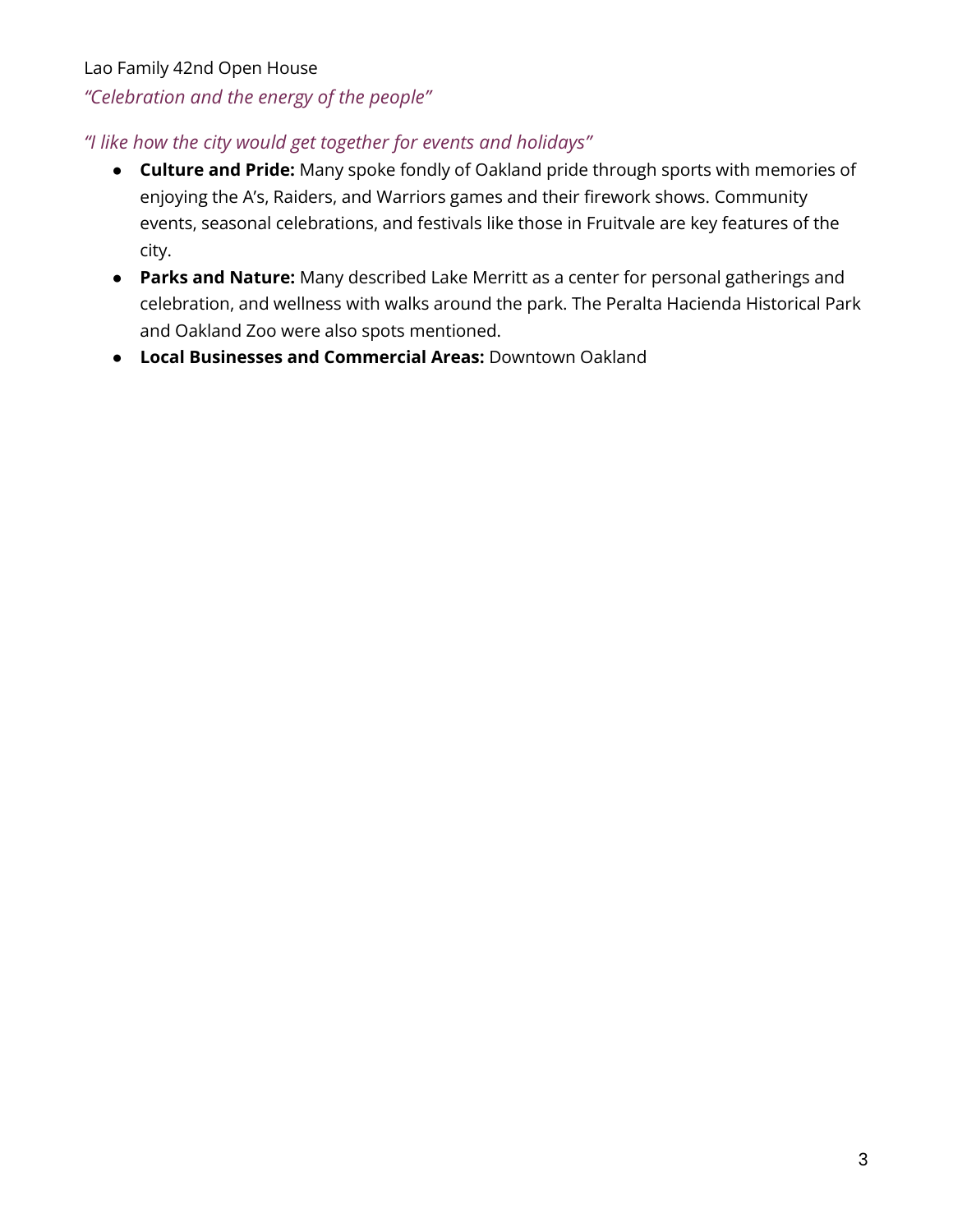Lao Family 42nd Open House HOUSING

*"Yes, [I] always struggle finding housing. People with limited English language skills have a hard time finding housing."*

*"I would like to see affordable housing specifically for service workers and teachers. We need to keep these essential people in Oakland."*

### **HOUSING AFFORDABILITY:**

- **Issues:** 
	- **Renters** shared their experiences with housing affordability being a major concern for themselves and family members, and the overpricing has driven displacement.
	- **Owners** face foreclosure because of the inability to pay mortgages and some have had to move to other housing options or make adjustments. Older homeowners may take out a reverse mortgage for cash.
	- **Overall,** people shared that both market-rate and affordable housing units are not affordable, and even working professionals struggle with payment, pointing out that living wages are also a centering issue.
- **Solutions:** Rent support, increase supply in affordable housing and general density with housing buildings, utilize existing vacancies

## **HOUSING HABITABILITY:**

- **Issues:**
	- Overcrowding
		- Rising rent causes some to live with family members and in other shared housing
	- Building livability
		- Safety and health issues uncovered by landlord
	- Neighborhood livability
		- Nearby pollution issues
		- Neighborhood safety, especially for kids
	- Availability
		- Difficult to find places suitable for families
- **Solutions**
	- Neighborhood livability
		- Trash cleanup
		- Center walkability, increase and maintain useable sidewalks
		- Add trees and green spaces
		- Prioritize addressing gun violence
	- Road maintenance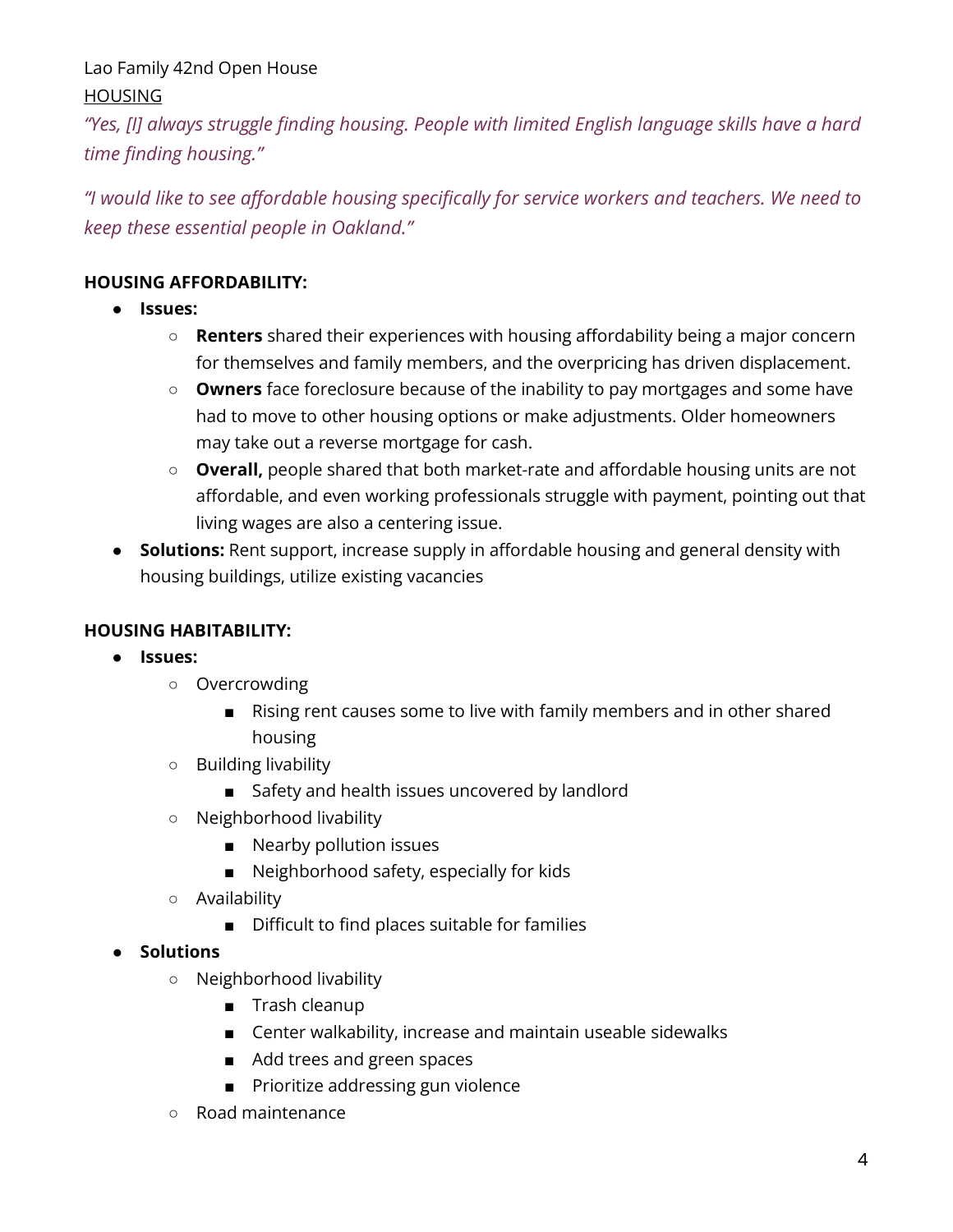- Pave and maintain streets, no more potholes
- More investment in East Oakland and North Oakland

#### **RESOURCES AND EDUCATION:**

- **Issues**
	- General access and process
		- People apply for public or affordable housing but wait long
		- Some applicants never hear back from housing agencies
	- Poor or inadequate information about affordable housing or renting resources
- **Solutions**
	- Streamline general access and process
		- Quicker response, better assistance, and follow through
		- Clearer communication for people waiting
	- Decrease barriers to entry in application process
		- Rent assistance and information that is accessible to those with limited English language proficiency
	- Priority housing
		- Prioritize available resources and housing for single mothers and families, essential workers, those on probation, in poverty, etc.

#### **HOMELESSNESS:**

- **Issues:**
	- Long-standing homelessness can be generational. One currently unhoused respondent shared that they were raised in the car with a single mother and sister.
- **Solutions**:
	- Treat housing as a human right and that all people should be housed
	- Support low-income transitional housing and other relocation options

#### ENVIRONMENTAL JUSTICE

*"[I] always see street car collisions, [it's] not safe to walk around neighborhoods."*

#### **WILDFIRES:**

- **Issues**
	- Needing to evacuate, temporary or permanent displacement
		- People with higher income can afford to evacuate, but many cannot
	- Disproportionate smoke by location
		- East Oakland neighborhoods compared to Temescal
	- Exacerbated respiratory issues
		- A majority of respondents stated asthma or respiratory issues for themselves or family, which was worsened because of wildfires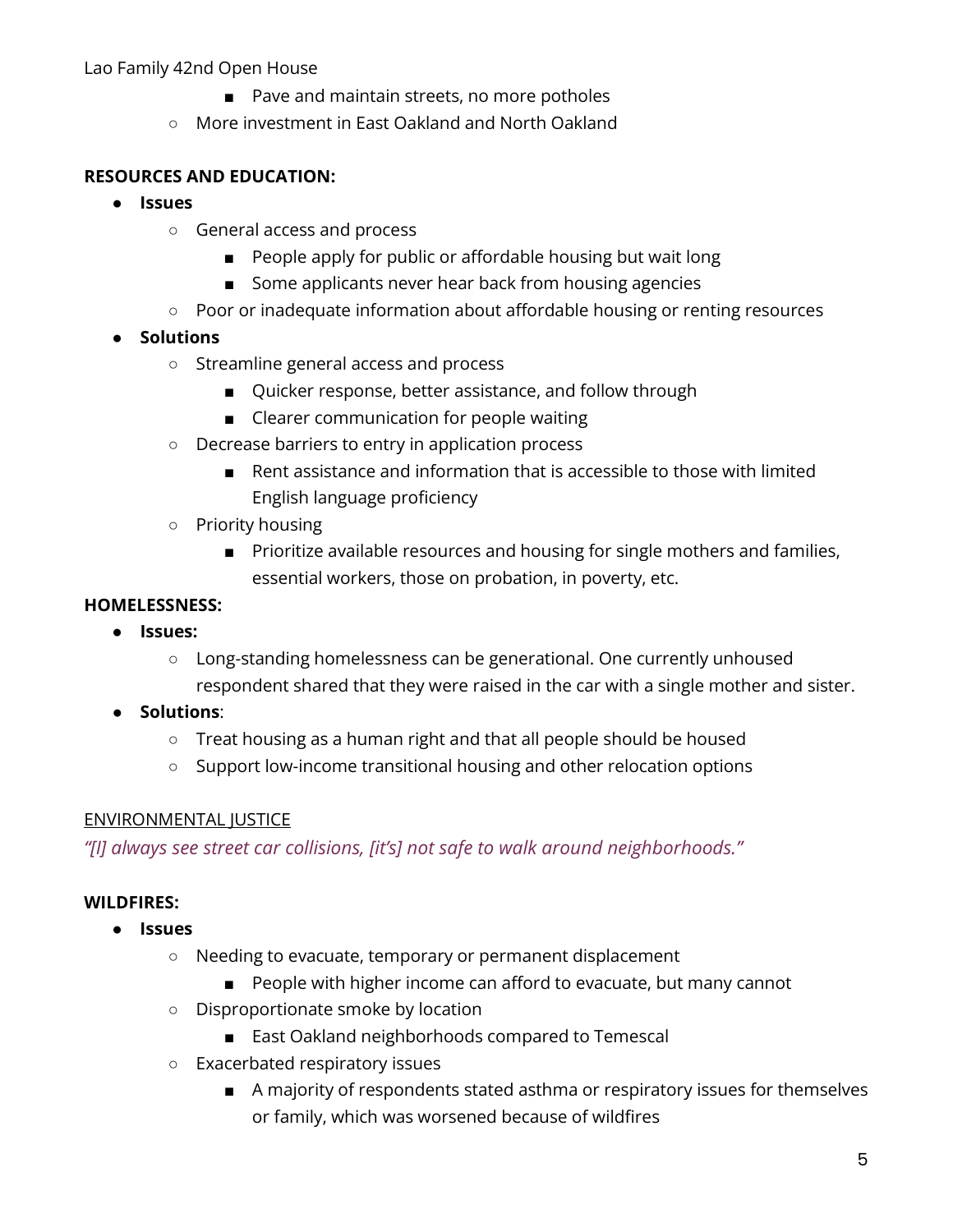- **Solutions**
	- Share accurate air quality information during and after wildfires

## **CARS AND COLLISIONS:**

- **Issues**
	- Classifying street safety as a major safety issue
		- Street car collisions are high. More than half of the participants noted they had experienced or knew of family members involved.
	- Poor air quality because of traffic, trucks, and freeways.
		- Areas neighboring the freeway make the air smell and taste bad.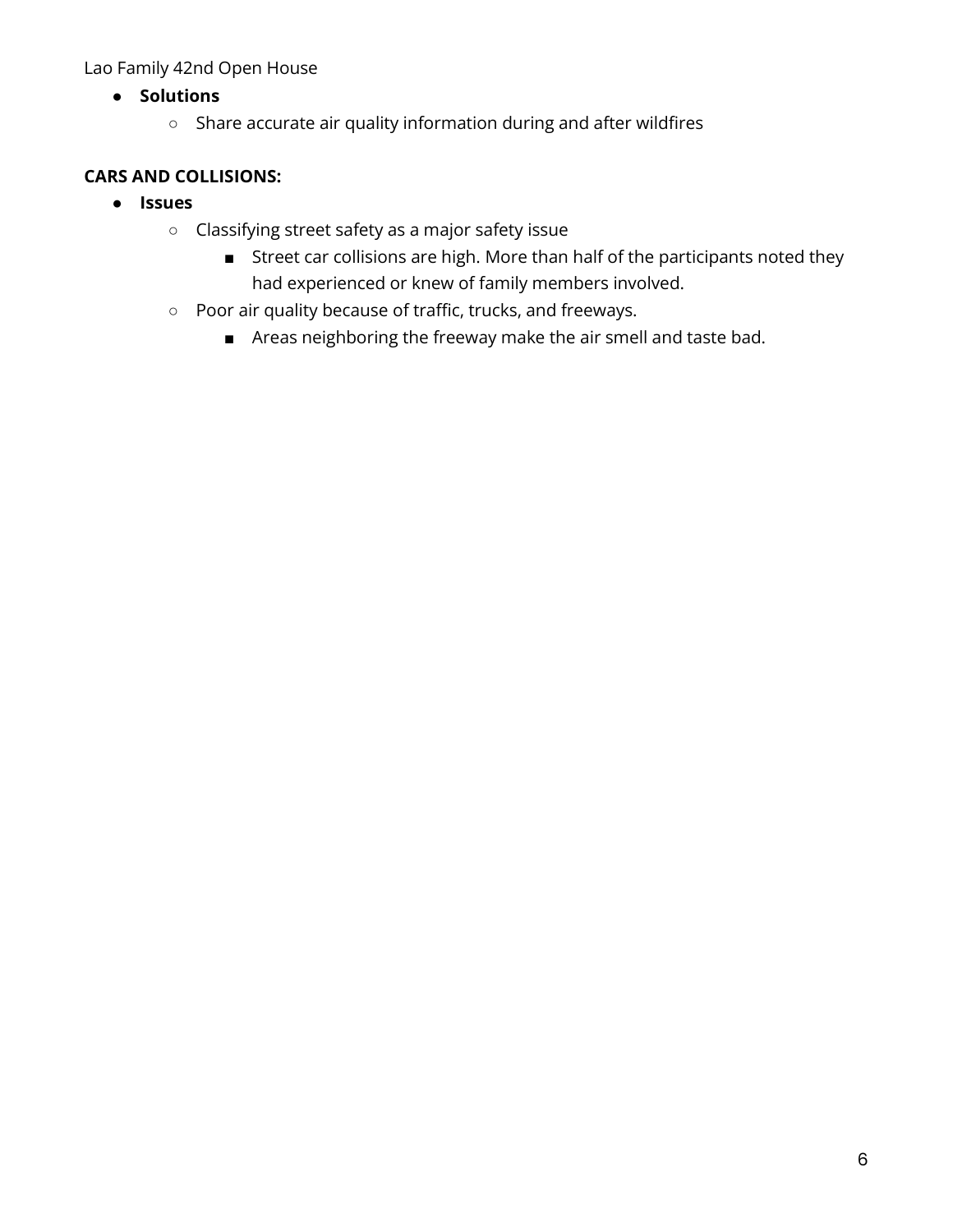- **Solutions**
	- Pave over potholes for safer road conditions
	- Shift to alternative transit and serve fewer cars on the road
	- Support transition to electric vehicles
	- Improve public transportation services with both efficiency and affordability

#### **TRASH AND WASTE MANAGEMENT:**

- **Issues:**
	- Dirty streets with littering and illegal dumping
	- Improper waste disposal
- **Solutions:** 
	- Increase public trash bins
	- Shift waste management system
		- Expand recycling system
		- Less burning of trash
	- Encourage individual action
		- Incentives for recycling
		- Youth education on environmentalism and sustainability initiatives
	- Encourage collective action
		- Coordinate clean streets campaigns

#### **INDUSTRIAL:**

- **Issues:**
	- Historical industrial zoning and redlining in specific neighborhoods in East and West Oakland
	- Industrial pollution from plastic manufacturing
- **Solutions**: Move factories, re-zone

#### **PARKS AND GREEN SPACES:**

- **Issues:**
	- Lack of green spaces
	- Contamination from industrial and trash
	- No safe and clean lakes to swim in
- **Solutions**
	- Plant more trees and flowers
	- Pollinator-friendly districts
	- Increase parks and play centers

#### **FOOD ACCESS**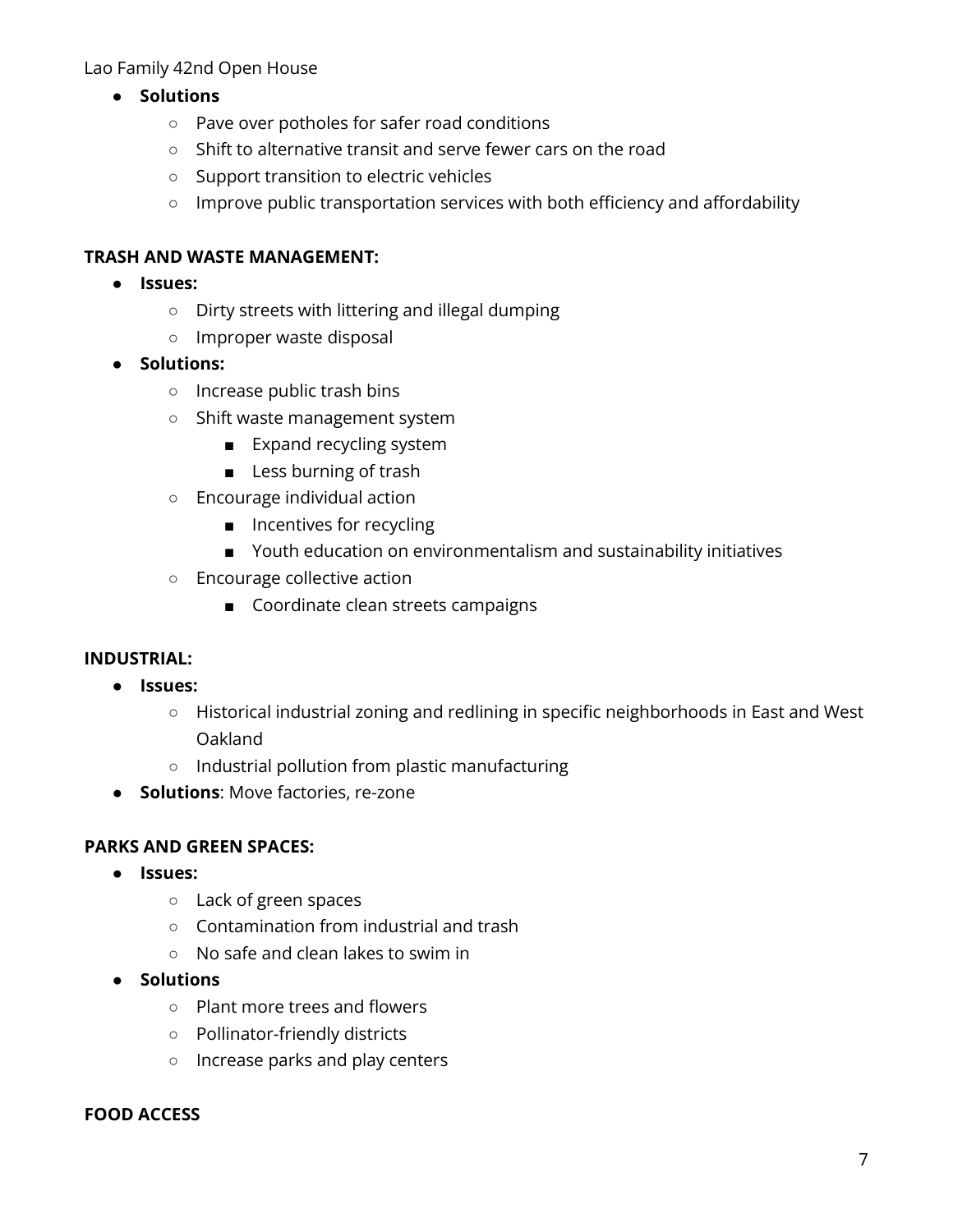● **Issue:** Need better and cheaper food sources, too many fast food places, particularly in low-income areas.

#### ECONOMIC, AND EQUITY

"Low-income gives a constant struggling feeling. [We] shouldn't have to feel poor."

#### **ECONOMIC:**

- **Issues:** Lack of living wages to support housing, no disposable income
- **Solutions:**
	- Bring business into the city with job opportunities
	- Incentivize or require green business initiatives

#### **EQUITY:**

● **Issue**: Need more immigrant resettlement services

#### **Photos**

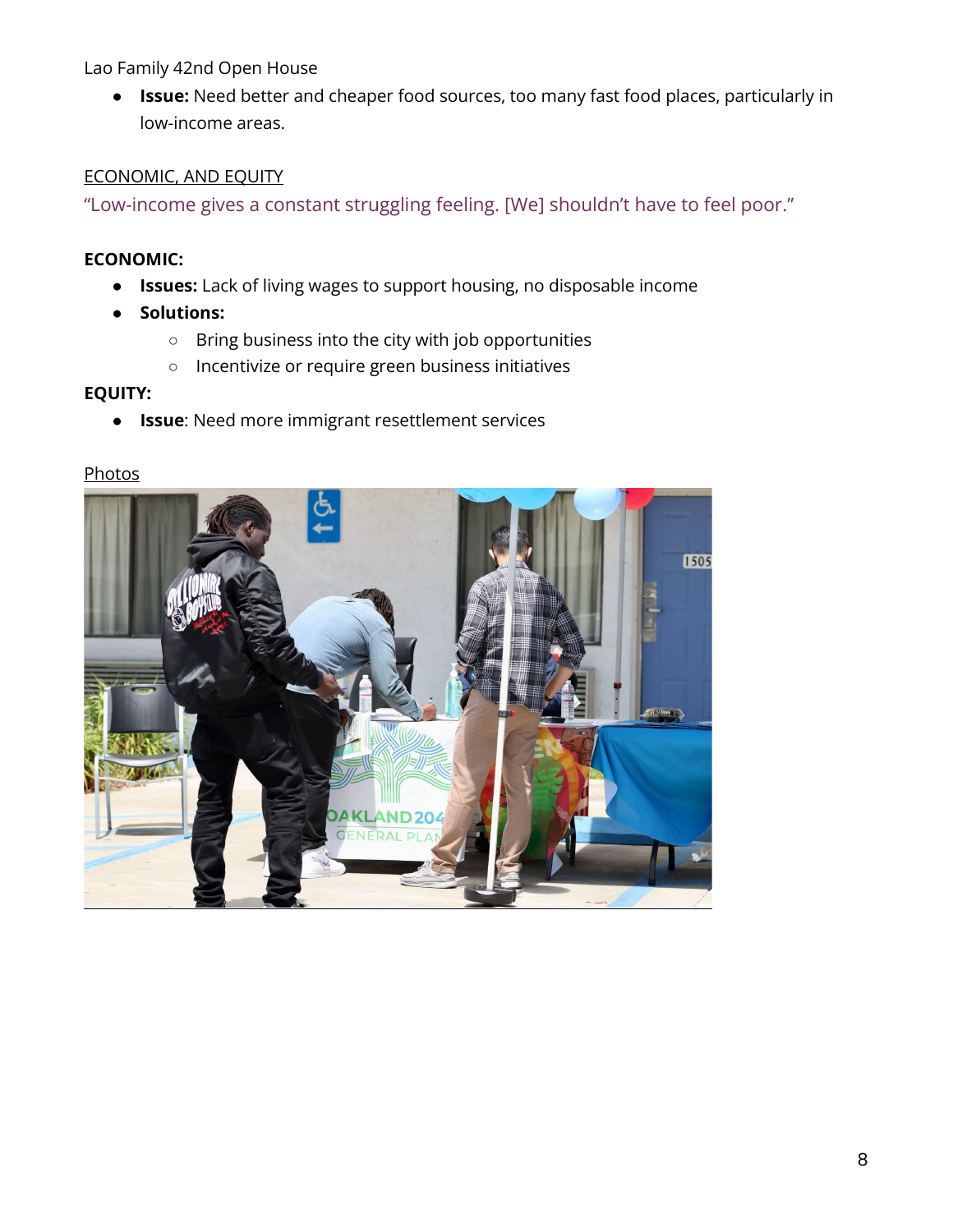

# Table 1. Engagement by Race/Ethnicity

| <b>Race/Ethnicity</b>                          | Count          | <b>Percent</b> |
|------------------------------------------------|----------------|----------------|
| Black/African American                         | 8              | 26.7%          |
| Hispanic or Latino (non<br>white or Black)     | $\overline{7}$ | 23.3%          |
| Decline to state                               | $\overline{2}$ | 6.7%           |
| White/European                                 | 0              | 0.0%           |
| Multi-racial                                   | 1              | 3.3%           |
| Asian                                          | 7              | 23.3%          |
| Caribbean Islander                             | $\overline{0}$ | 0.0%           |
| Native American/Indigenous<br>or Alaska Native | $\mathbf{1}$   | 3.3%           |
| Native Hawaiian/Pacific<br>Islander            | $\overline{2}$ | 6.7%           |
| Middle Eastern                                 | 0              | 0.0%           |
| Other                                          | $\overline{2}$ | 6.7%           |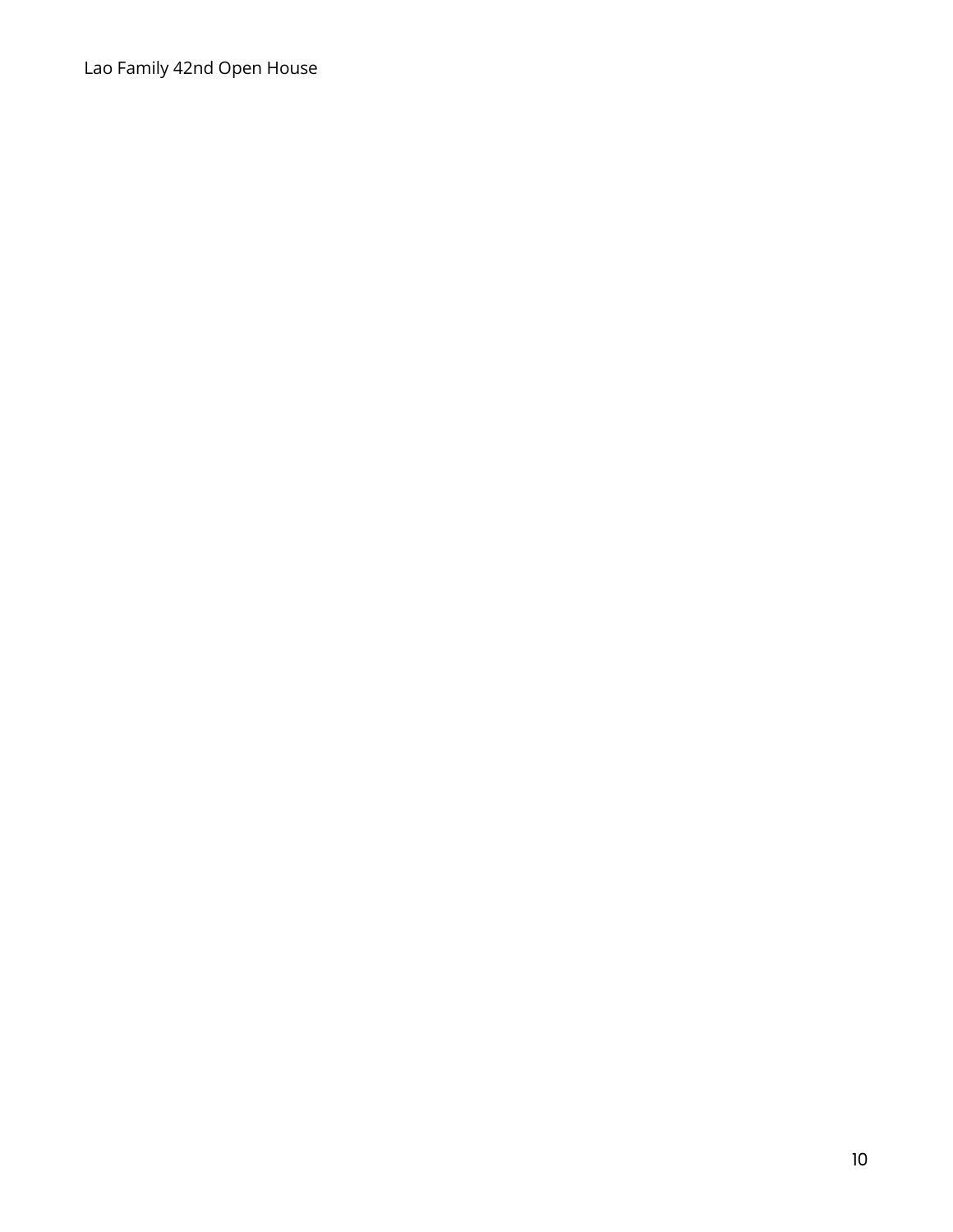# Table 2. Engagement by Age

| Age              | Count          | <b>Percent</b> |
|------------------|----------------|----------------|
| $12 - 17$        | $\overline{0}$ | 0.0%           |
| 18-24            | 4              | 14.8%          |
| 25-34            | 5              | 18.5%          |
| 35-44            | 3              | 11.1%          |
| 45-54            | $\overline{0}$ | 0.0%           |
| 55-64            | 1              | 3.7%           |
| $65+$            | $\overline{2}$ | 7.4%           |
| Decline to state | 12             | 44.4%          |
| Total            | 27             |                |

# Table 3. Engagement by Gender

| Gender           | Count | <b>Percent</b> |
|------------------|-------|----------------|
| Female           | 14    | 51.9%          |
| Male             | 9     | 33.3%          |
| Non-binary       |       | 3.7%           |
| Transgender      | O     | 0.0%           |
| Intersex         | Ω     | 0.0%           |
| Decline to state | 3     | 11.1%          |
| Total            | 27    |                |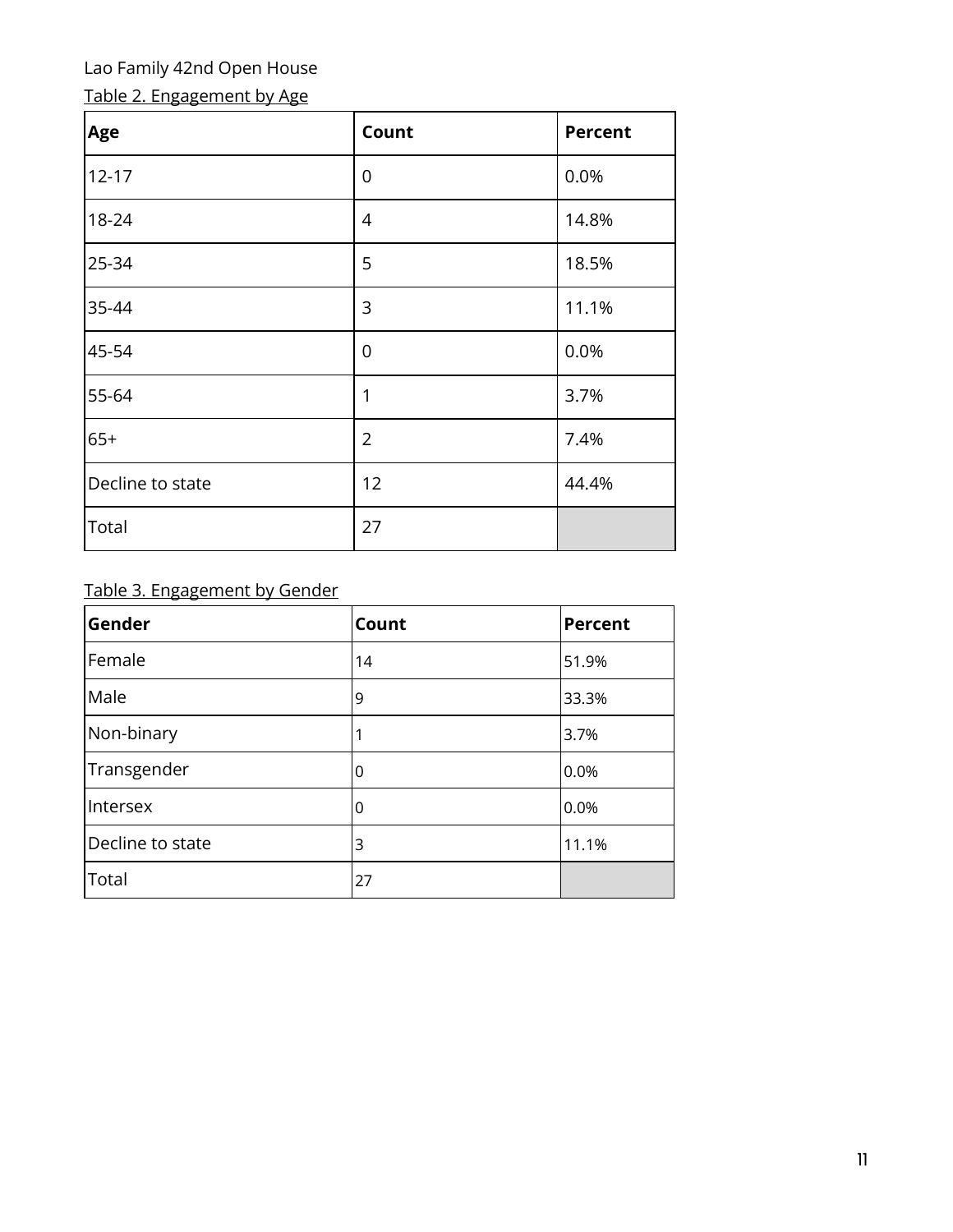# Table 4. Engagement by Housing

| <b>Housing</b>                                  | Count | <b>Percent</b> |
|-------------------------------------------------|-------|----------------|
| Rent                                            | 13    | 48.2%          |
| Own                                             | 5     | 18.5%          |
| Shared housing with<br>family/roommates/partner | 3     | 11.1%          |
| Temporary with friends/family                   |       | 3.7%           |
| Mobile housing/unhoused                         |       | 3.7%           |
| Temporary (in shelter, hotel)                   | 2     | 7.4%           |
| Decline to state                                | 2     | 7.4%           |

# Table 5. Engagement by Disability

| <b>Disability</b>                            | Count | <b>Percent</b> |
|----------------------------------------------|-------|----------------|
| A mobility impairment                        | 0     | $0.0\%$        |
| A mental health disorder                     | 2     | 7.4%           |
| A sensory impairment (vision or hearing)     | 1     | 3.7%           |
| A learning disability (e.g., ADHD, dyslexia) | 2     | 7.4%           |
| Other                                        | 1     | 3.7%           |
| Decline to state                             | 21    | 77.8%          |
| None                                         | 0     | 0.0%           |

# Table 6. Engagement by Annual Personal Income

| <b>Annual Personal Income</b> | Count | <b>Percent</b> |
|-------------------------------|-------|----------------|
| \$0-\$10,000                  | 6     | 22.2%          |
| \$10,001-\$20,000             | 2     | 7.4%           |
| \$20,001-\$30,000             | 0     | 0.0%           |
| \$30,001-\$40,000             | 2     | 7.4%           |
| \$40,001-\$50,000             | 1     | 3.7%           |
| $$50,001+$                    | 6     | 18.5%          |
| Decline to state              | 11    | 40.7%          |
| Total                         | 27    |                |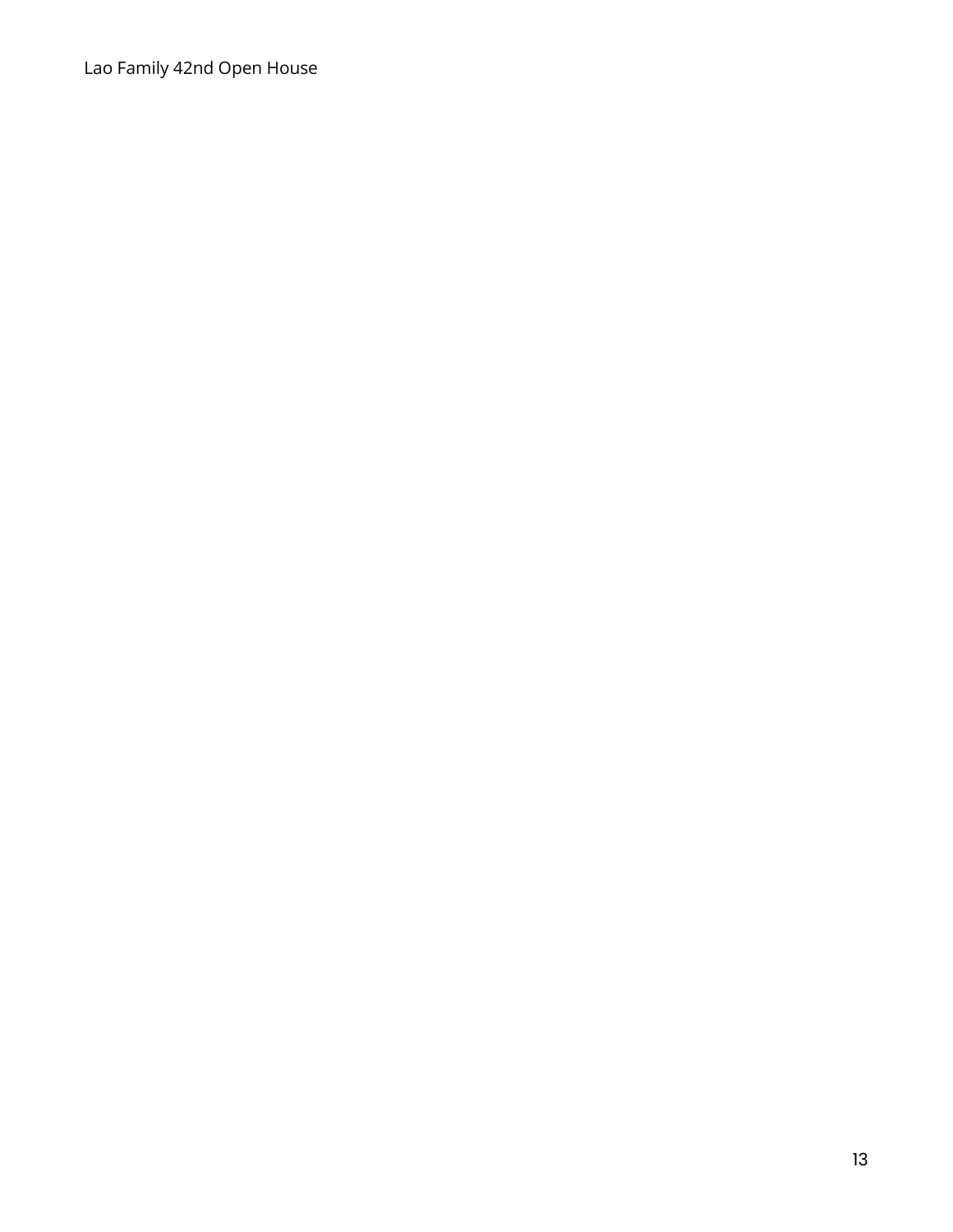|  | Table 7. Engagement by Sexual Orientation |
|--|-------------------------------------------|
|  |                                           |

| <b>Sexual Orientation</b> | Count | <b>Percent</b> |
|---------------------------|-------|----------------|
| Decline to state          | 10    | 37%            |
| Heterosexual              | 16    | 59.3%          |
| Queer                     |       | 3.7%           |
| <b>Bisexual</b>           | 0     | 0.0%           |
| Lesbian                   | 0     | 0.0%           |
| Gay                       | 0     | 0.0%           |
| Total                     | 27    |                |

## Table 8. Engagement by Experience with Mass Incarceration

| <b>Mass Incarceration</b>                                                       | Count | Percent |
|---------------------------------------------------------------------------------|-------|---------|
| Decline to state                                                                | 21    | 72.4%   |
| $\vert$ am a family member of someone who is formerly incarcerated $\vert$ 2    |       | 6.9%    |
| I am formerly incarcerated                                                      | 3     | 10.3%   |
| $\vert$ l am a family member of someone who is currently incarcerated $\vert$ 3 |       | 10.3%   |
| None                                                                            | O     | $0.0\%$ |

# Table 9. Family Arrived in Oakland

| <b>Arrive in Oakland</b> | Count          | Percent |
|--------------------------|----------------|---------|
| Before 1900              | 0              | 0.0%    |
| 1900-1950                | 0              | 0.0%    |
| 1950-1979                | 5              | 18.5%   |
| 1980-1999                | 6              | 22.2%   |
| 2000-2010                | 5              | 18.5%   |
| 2011-2020                | 6              | 22.2%   |
| $2021+$                  | $\overline{2}$ | 7.4%    |
| Visiting                 | 0              | 0.0%    |
| Working                  | 0              | 0.0%    |
| Decline to state         | 0              | 0.0%    |
| Other                    | 3              | 11.1%   |